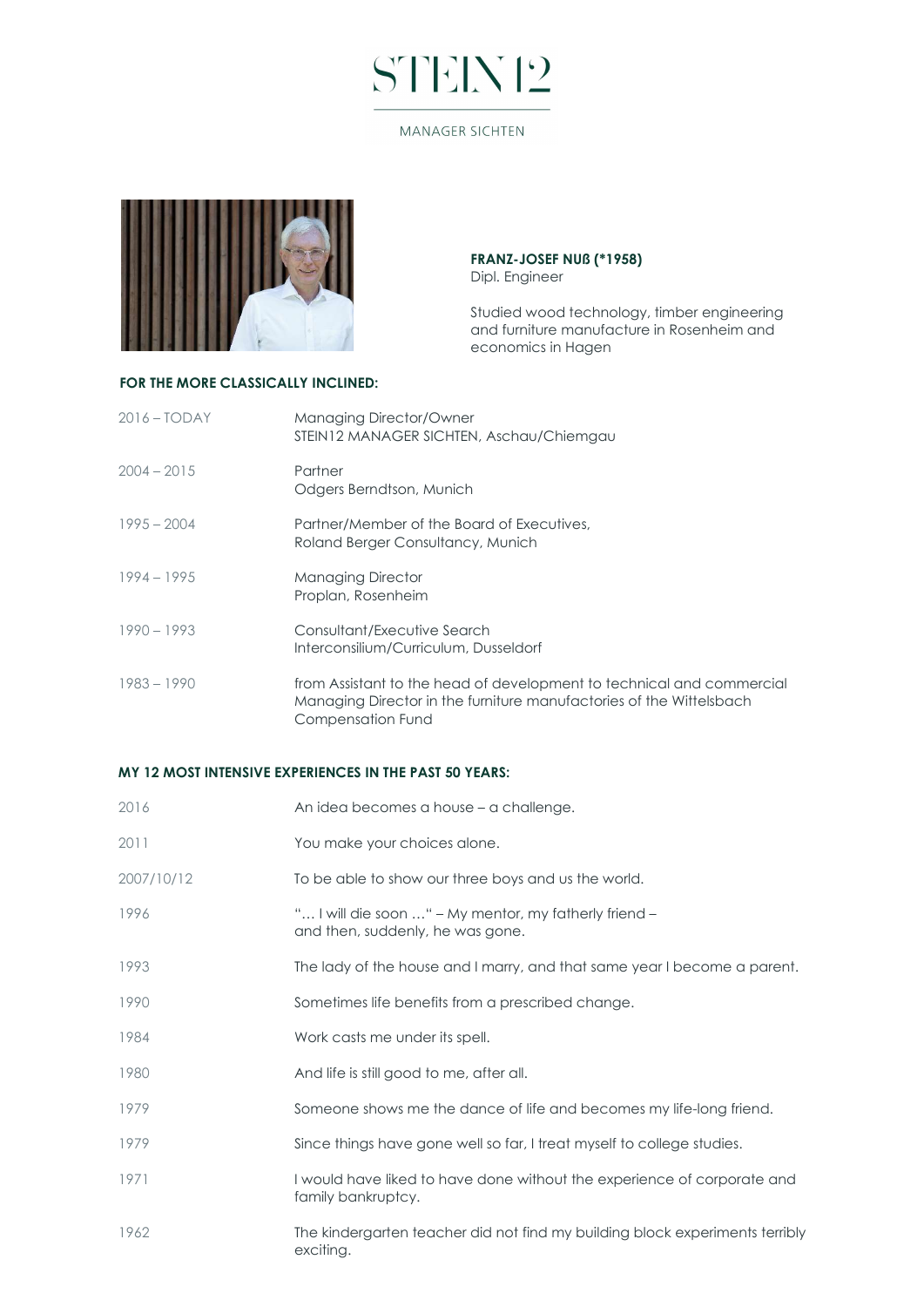# STEN12

#### MANAGER SICHTEN



#### URSULA BEATRIX BEHRENS (\*1957) Managementassistant and Teacher for Mathematics and Music

| <b>SINCE 5/2022</b> | Office Management/Projectcoordination<br>STEIN12 MANAGER SICHTEN, Aschau/Chiemgau                          |
|---------------------|------------------------------------------------------------------------------------------------------------|
| $2007 - 2020$       | Assistant to the Board<br>Versicherungskammer Bayern, Munich                                               |
| $2001 - 2006$       | Headsecretary to the Vicepresident<br>Sparkassenverband Bayern, Munich                                     |
| $1999 - 2001$       | Assistant to the Managing Director<br>Clickmall AG/Vogel Media Group, Munich                               |
| $1990 - 1998$       | Family management and<br>Secretary<br>Architectual Office Dipl.-Ing. W.-A. Stratmann, Kirchdorf a.d. Amper |
| $1984 - 1990$       | Head Secretary<br>K + S Gesellschaft für angewandte Programmierung GmbH, Munich                            |